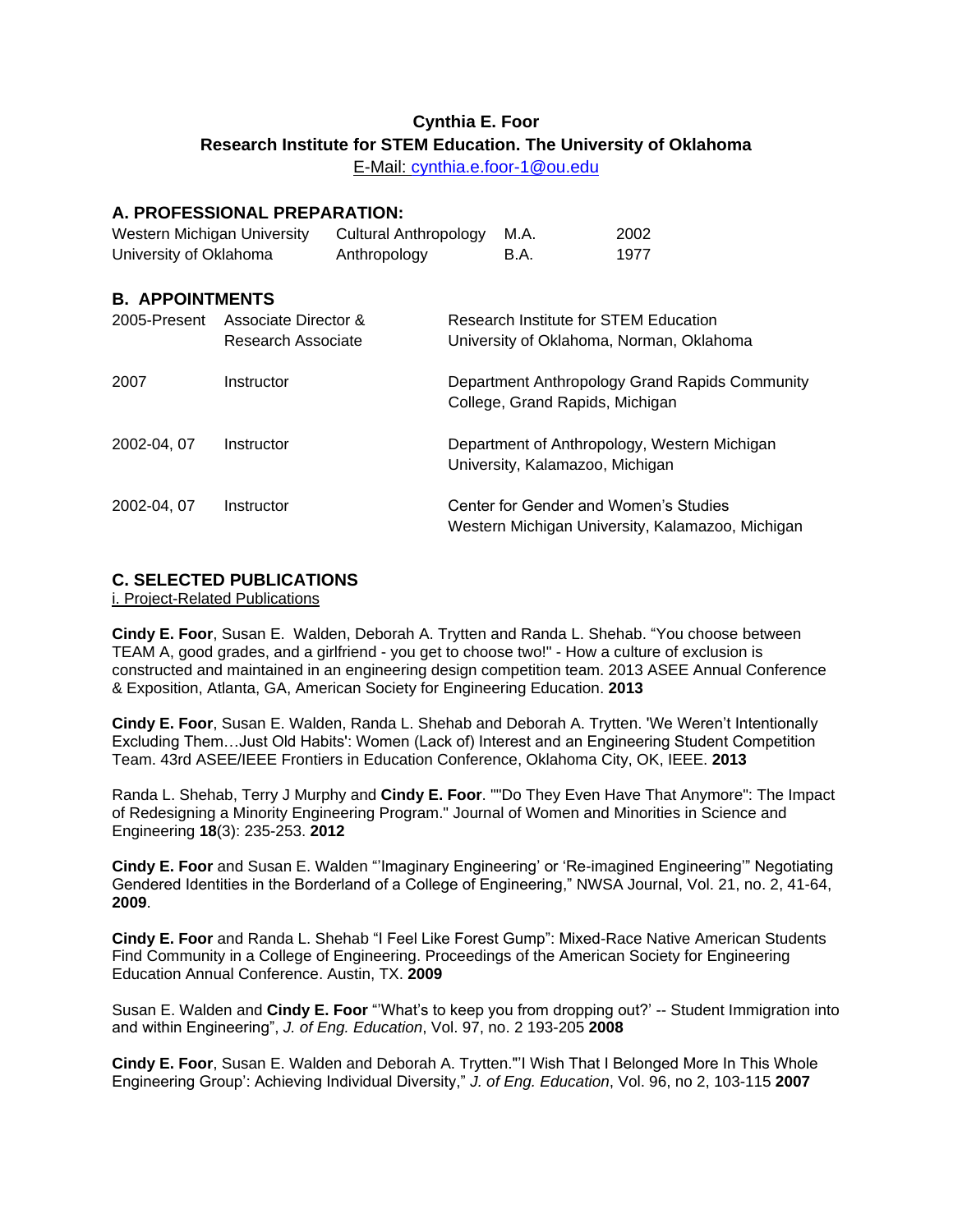Murphy, T.J., Shehab, R.L., Reed-Rhoads, T., **Foor, C.E**., Harris, B.J., Trytten, D.A., Walden, S.E., Besterfield-Sacre, M., Hallbeck, M.S., Moor, W.C. "Achieving Parity of the Sexes at the Undergraduate Level: A Study of Success," *J. of Eng. Education*, Vol. 96, no.3, 241-252 **2007**

#### ii. Selected Additional Publications

Wong, A, Flippin, M., Rogers, J., **Foor, C. E**. and Walden, S. E. "Grabbing from My Racial Toolkit: Ethnic-Racial Socialization Between and Among African-American, Asian-American, Hispanic American, and Native American Students," in *Interracial Communication: Contexts, Communities, and Choices*, D. Brunson and L. Lampl, Eds., Kendall/Hunt: Dubuque, IA **2010**

**Cindy E. Foor**, Deborah A. Trytten and Susan E. Walden "Social Science Research in Engineering Education: Lessons Learned" Proceedings of the American Society for Engineering Education Annual Conference. Pittsburgh, PA. June **2008**

Susan E. Walden and **Cindy E Foor** "Is Transfer Credit a Strategy for Success or a Prescription for Failure?" *Proceedings of the 2008 American Society for Engineering Education Annual Conference*, Pittsburgh, PA, June **2008**

Shehab, R.L., Murphy, T.J., Davidson, J., **Foor, C**., Reed-Rhoads, T., Trytten, D.A., Walden, S.E. "Academic Struggles and Strategies: How Minority Students Persist," *Proceedings of the 2007 American Society for Engineering Education Annual Conference*, Honolulu, HI **2007**

**Cynthia E. Foor** and Ann Miles "Family in Anthropology since 1980" in New Dictionary of the History of Ideas, Vol. 2 *Communication of Ideas to Futurology*. Horowitz, Maryanne Cline, editor in chief. Charles Scribner's Sons. Pp. 783-789. **2005**

### **D. SYNERGISTIC ACTIVITIES**

External Program Evaluator-

2009-2014 NSF\_DUE\_11040000 PRIME: Preparing Regional Increases in Mathematics Educators-A Robert Noyce Teacher Scholarship Program. Northern Kentucky University, Highland Heights, KY Teri J. Murphy, Principle Investigator

#### External Program Evaluator-

2010-2015 NSF\_STEP\_4000612 FORCE: Focus on Occupations, Recruiting, Community and Engagement. Northern Kentucky University, Highland Heights, KY Bethany Bowling, Principle Investigator

Reviewer Journal of Engineering Education. 2009-2016

Engineering Studies 2011, 2012

International Journal of Engineering Education 2014

Becoming an Engineer in Public Universities: Pathways for Women and Minorities. Edited by K. M. Borman, W. Tyson, and R. Halperin. Palgrave Macmillan. New York, NY. Published 2010.

# **E. COLLABORATORS & OTHER AFFILIATIONS**

i. Collaborators: Davidson, Janette, OU; Eisenhard, Sara K., Northern Kentucky; Foletta, Gina M., Northern Kentucky; Fleming, Kirsty, Northern Kentucky; Harris, Betty J., OU; Kolkini, K, Purdue University; Moore, William, Arizona State U.; Murphy, T. J., OU and Northern Kentucky University;